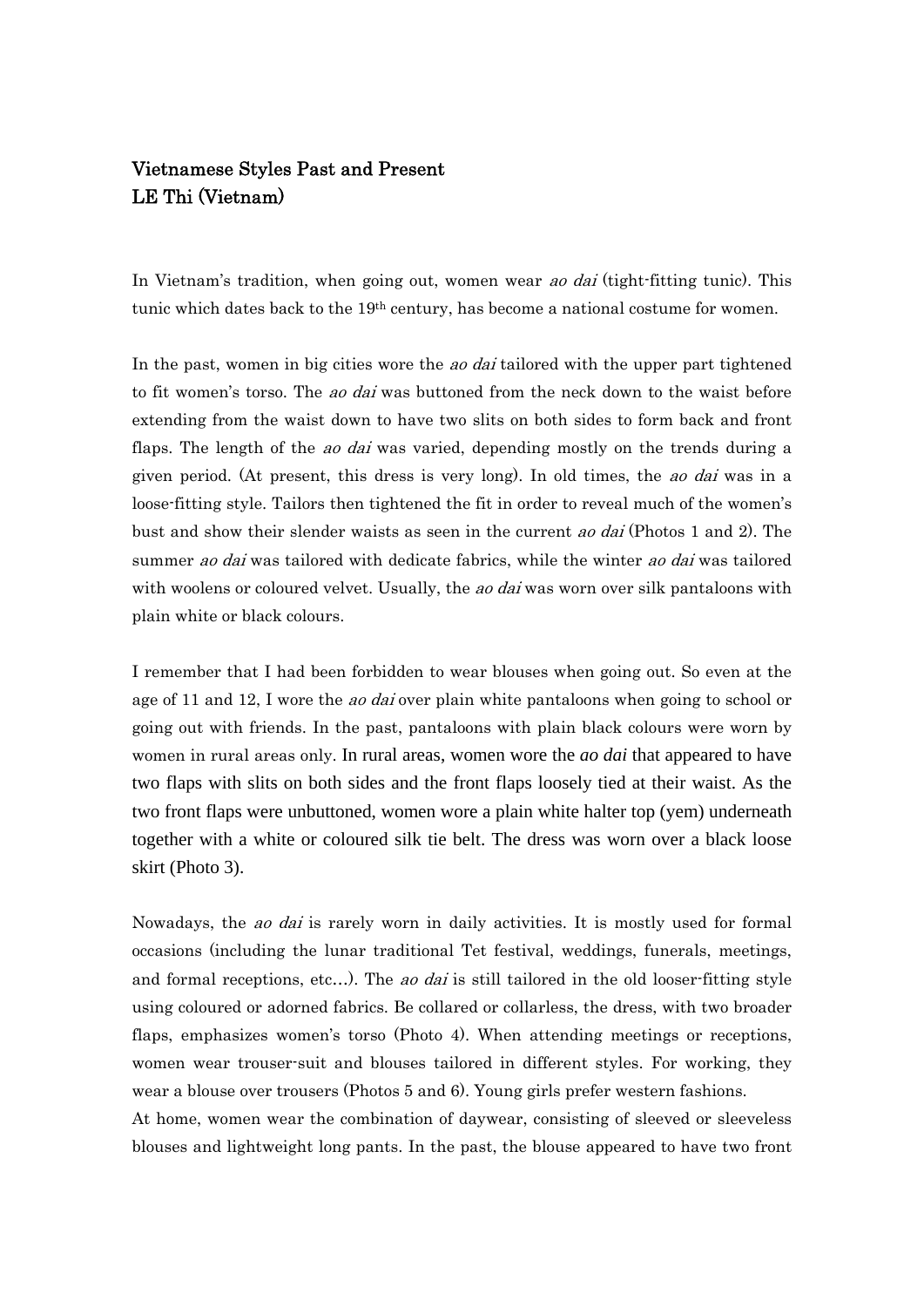flaps buttoned in the middle. It was often seen that each flap was sewn with a small patch pocket. The blouse was previously made of plain white fabrics and the long pants was made of plain black or white silk. Today, this sort of clothes is made of coloured fabrics.

Besides women's main clothes, the palm-leaf conical hat was popularly worn by both city and peasant women. Presently, many women in rural areas still wear conical hats. However, they prefer cloth caps or palm-leaf caps (Photo 9). In the past, women used to wear wooden clog sandals. Now, they turn to leather sandals and cloth shoes. Accessories also play a role in women's fashions. For example, rings, necklaces and bracelets made of gold or silver were commonly worn by women in the old times. Nowadays, women are offered various choices of jewelry in terms of styles, materials and prices.

Regarding hairstyles, women in the old time often let their hair grow long then pulled it into a bun style behind their head. For girls, they let down their hair or held it with a hair tie to the back of their head. In many cases, women rolled their hair inside a fabric handkerchief or a velvet scarf and let a pony tail out. They then scrolled the arranged hair around the head and wore a black square-shaped scarf over their head to hide their done hair (Photos 7 and 8). Nowadays, this hairstyle is found commonly only in elder women living in rural areas. While elder women in big cities have their hair cut short or curled, girls prefer a short straight layered hairstyle.

In Conclusion, Vietnamese fashion continues to evolve from past to present. In the old time, women used to sew their own clothes themselves and only went to the tailor for making the *ao dai*. At present, women still go to the tailor for making the *ao dai* or trouser-suit. They are also very interested in ready-to-wear clothes sold at fashion shops. Shopping is now one of the favourite activities of women of all ages although it is time-consuming affair. Window-shopping is also preferred greatly by women and has become one of their hobbies. As fashions change rapidly, shopping becomes a daily activity of most women, especially young ones, contributing not only to the economy but also to the Vietnamese clothes tradition.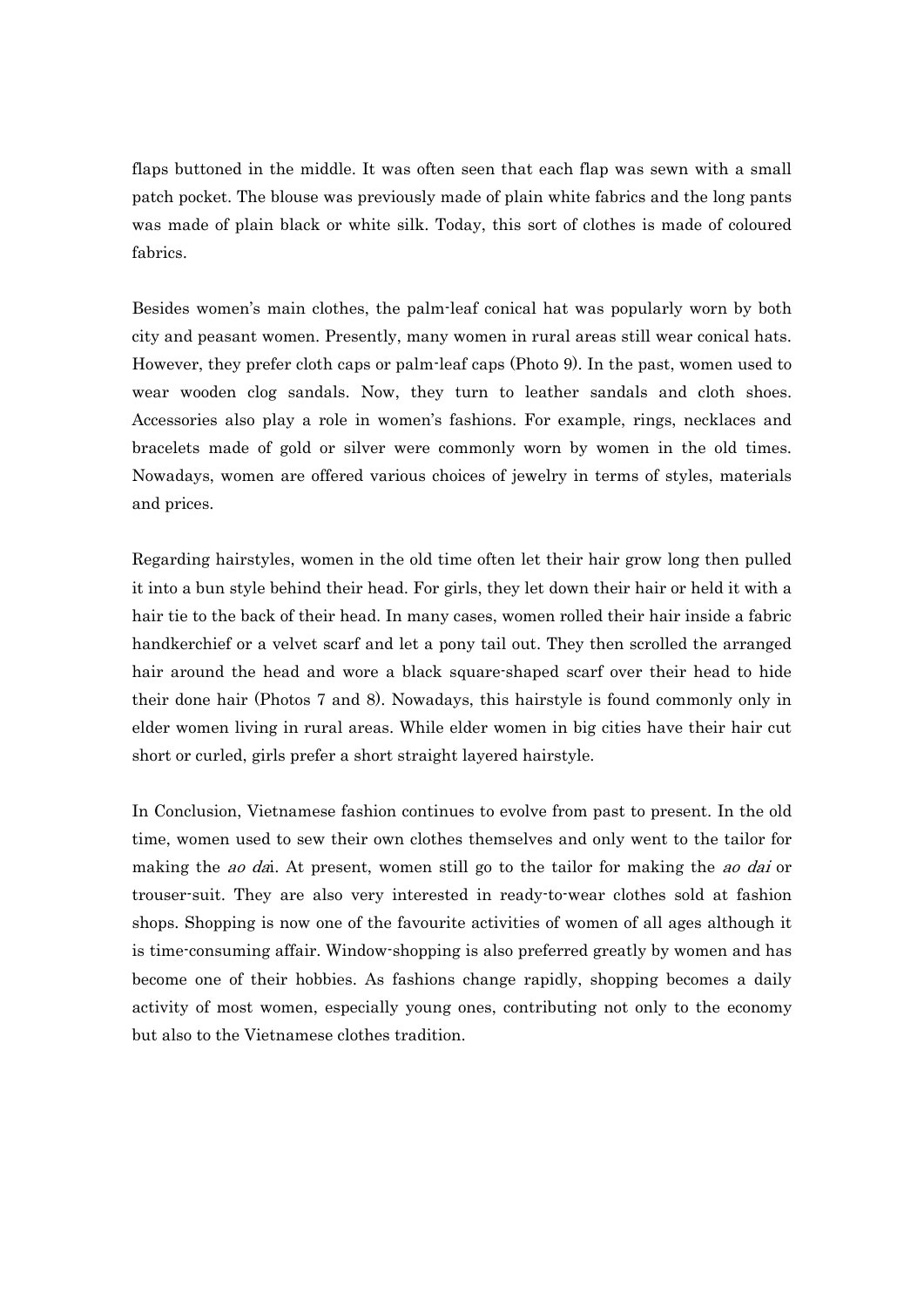



Photo 1 Photo 2



Photo 3 Photo 4





Photo 5 Photo 6